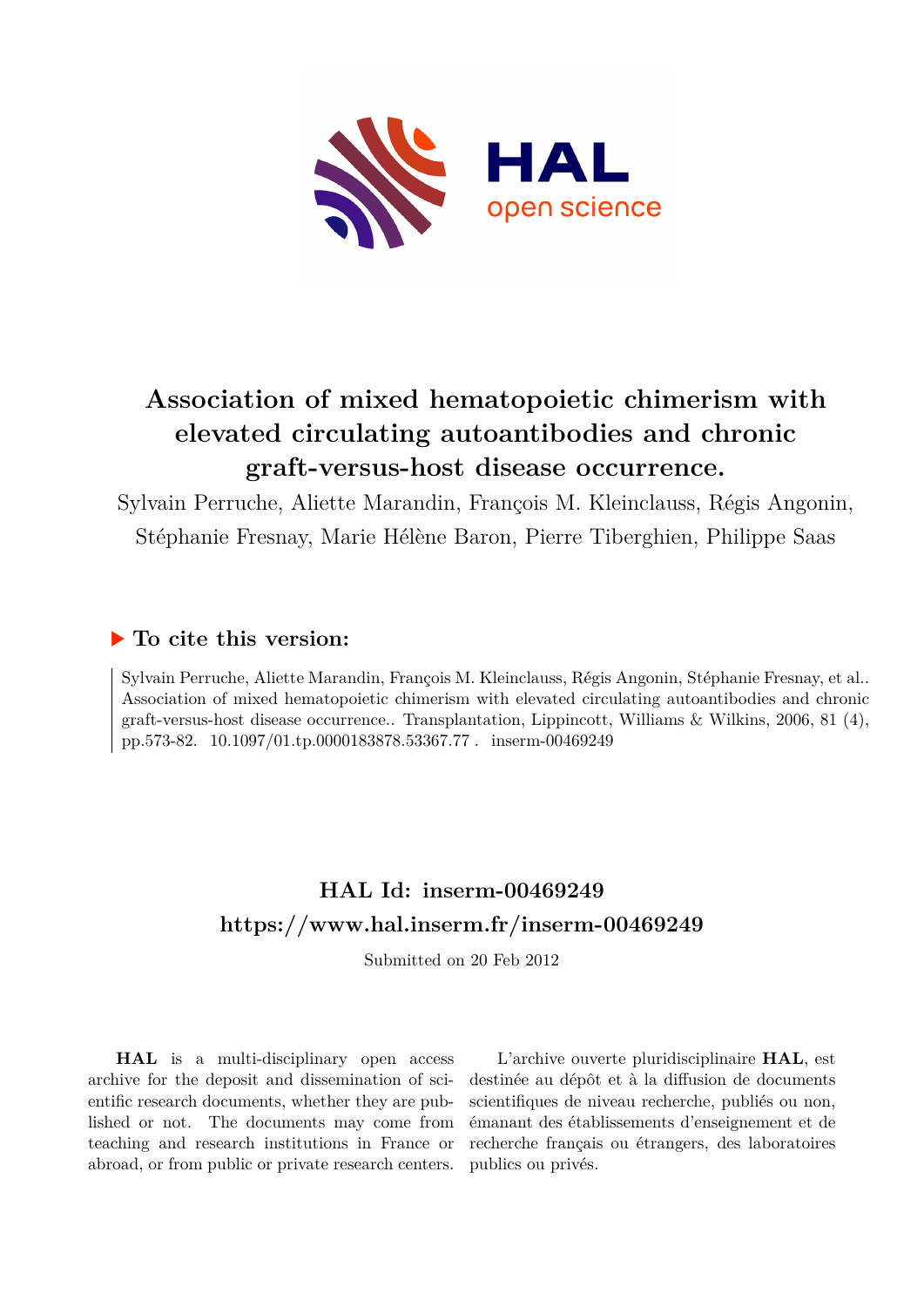# *Association of mixed hematopoietic chimerism with elevated circulating autoantibodies and chronic graft-versus-host disease occurrence*

**Sylvain Perruche** <sup>1</sup> **, Aliette Marandin** <sup>1</sup> **, Fran**ç**ois M. Kleinclauss** <sup>1</sup> **, R**é**gis Angonin** <sup>2</sup> **, St**é**phanie Fresnay** 1 2 **, Marie H**é**l**è**ne Baron** <sup>3</sup> **, Pierre Tiberghien** <sup>1</sup> **, Philippe Saas** 1 **\***

*I* Interaction hôte-greffon et ingénierie cellulaire et génique en transplantation INSERM : U645 , Université de Franche-Comté , EFS , *IFR133 , BFC 1, bd Alexandre Fleming 25020 Besan*ç*on, FR*

*Service d anatomie pathologique 2*  ' *CHU Besan*ç*on , H*ô*pital Jean Minjoz , 2, bd Alexandre Fleming 25030 Besan*ç*on, FR*

*Service de radioth rapie 3* <sup>é</sup> *CHU Besan*ç*on , H*ô*pital Jean Minjoz , 2, bd Alexandre Fleming 25030 Besan*ç*on, FR*

\* Correspondence should be adressed to: Philippe Saas <philippe.saas@efs.sante.fr >

## **Abstract**

## **Background**

**Use of a reduced intensity conditioning regimen before an allogeneic hematopoietic cell transplantation is frequently associated with an early state of mixed hematopoietic chimerism. Such a co-existence of both host and donor hematopoietic cells may influence post-transplant alloreactivity and may affect the occurrence and severity of acute and chronic graft-versus-host disease (GVHD) as well as the intensity of the graft-versus-leukemia effect. Here we evaluated the relation between chimerism state after reduced intensity conditioning transplantation (RICT), auto-antibody production and chronic GVHD (cGVHD)-related pathology.**

#### **Methods**

**Chimerism state, circulating anti-cardiolipin and anti-double stranded DNA auto-antibody (Ab) titers as well as occurrence of cGVHD-like lesions were investigated in a murine RICT model.**

#### **Results**

**We observed a novel association between mixed chimerism state, high levels of pathogenic IgG auto-Abs and subsequent development of cGVHD-like lesions. Furthermore, we found that the persistence of host B cells, but not dendritic cell origin or subset, was a factor associated with the appearance of cGVHD-like lesions. The implication of host B cells was confirmed by a host origin of auto-Abs.**

#### **Conclusions**

**Recipient B cell persistence may therefore contribute to the frequency and/or severity of cGVHD after RICT.**

**MESH Keywords** Animals ; Autoantibodies ; blood ; Autoimmunity ; Bone Marrow Transplantation ; immunology ; pathology ; Hematopoietic Stem Cells ; physiology ; Immunoglobulin G ; blood ; Immunoglobulin M ; blood ; Interferon-gamma ; blood ; Interleukin-13 ; blood ; Mice ; Mice, Inbred BALB C ; Transplantation Chimera ; immunology

**Author Keywords** chimerism ; GVHD ; autoimmunity ; B cells

## **INTRODUCTION**

The recent introduction of reduced intensity conditioning (RIC) regimens has modified allogeneic hematopoietic cell (HC) transplantation. While shifting away from toxic myeloablative conditioning regimens, such an approach can result in increased graft failure (1 ). In addition, reduced intensity conditioning transplantation (RICT) might be associated with less frequent incidence, less severe clinical form and/or delayed onset of acute graft-versus-host disease (GVHD) than conventional myeloablative allograft while a similar frequency of chronic graft-versus-host disease (cGVHD) has been reported (1 –4 ). Allogeneic RICT are associated with delayed conversion to full-donor chimerism with longer host HC persistence. In experimental murine models, this state of mixed chimerism observed after allogeneic RICT offers several advantages over full-donor chimerism, including immunological competence (5 ), reciprocal graft-host tolerance (5 , 6 ) and superior graft-versus-leukemia (GvL) effect (7 ). All these advantages have been related to the presence of both recipient and donor antigen-presenting cells (APC) (5 –7 ). Dendritic cells (DC) can be considered as the major APC involved in the control of allo-immune responses after BMT (as discussed in Ref.8 ). Donor DC homing in the thymus may participate to negative selection of alloreactive T cells together with host DC. In peripheral organs, host APC and notably DC seems to be critical to initiate acute GVHD (9 , 10 ) and to favor GvL effect (7 ). However, other –immunologically active –host HC subsets than DC persist and may influence the alloreactive interactions between donor and host immune cells. Here, we observed in a murine bone marrow transplantation (BMT) model that mixed chimeric mice presented higher levels of circulating pathogenic IgG auto-antibodies (Abs) than in non- or full-donor chimeric mice and preferentially developed cGVHD-like lesions. This increase of IgG auto-Abs in mixed chimeric mice was associated with an increase of total IgG levels. This suggests a polyclonal activation in these mixed chimeric recipients that can be related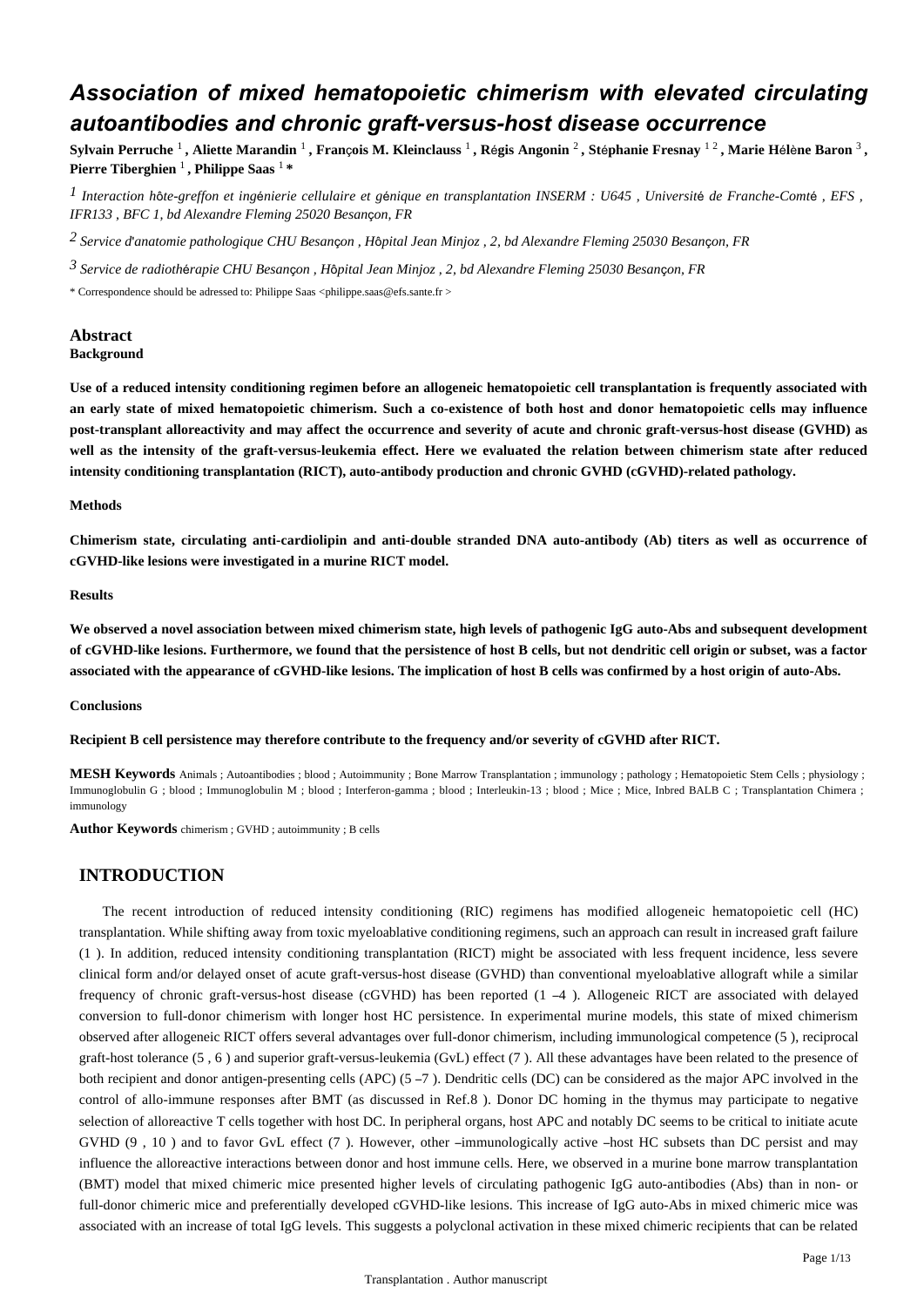to the alloreactive conflict observed after transplantation. The persistence of host B cells together with donor T cells was identified as a factor associated with cGVHD occurrence. The involvement of host B cells in mixed chimeric mice was confirmed by the recipient origin of circulating auto-Abs. Such observation might be clinically relevant and contribute to cGVHD occurrence and/or severity after allogeneic RICT.

## **MATERIALS AND METHODS**

#### **Bone marrow transplantation**

Pathogen-free male (5–6 weeks) BALB/c mice (Janvier, Le Genest-St-Isle, France) received a limited number of bone marrow (BM) cells  $(10<sup>6</sup>)$  from FVB donors following a sub-lethal 6 Gy total body irradiation. Experiments were performed according to institutional guidelines. All mice described in this study corresponded initially to control recipients used to evaluate novel cell-based therapy approaches favoring HC engraftment. The initial observation –consisting of a retrospective analysis involving six independent experiments – was done by chance when some of these control receiving only a limited number of BM cells developed late GVHD-like lesions (> 45 days). These lesions were identical to those encountered in the chronic form of GVHD, as attested by pathological examination. Then, three prospective experiments were performed to further explore cellular factors involved in the occurrence of cGVHD in mixed chimeric mice.

#### **Chimerism analysis**

Engraftment was evaluated on either splenocytes or thymocytes at time of sacrifice or on peripheral blood mononuclear cells (kinetic studies) by flow cytometry using specific anti-H2 monoclonal Abs (mAbs), as previously reported (11 ). Recipients were considered full-donor chimeric when > 98% of cells exhibited donor phenotype, non-chimeric in the absence (< 2%) of donor cells, and mixed in all other cases. In some additional experiments (prospective studies), allophycocyanin-conjugated anti-CD3 (145-2C11), -CD8 (53-6.7), -CD45 (30-F11), -H2<sup>q</sup> (KH117), FITC-conjugated anti-CD44 (IM7), -H2<sup>q</sup> (KH117), -B220 (RA3-6B2), -IgM (R6-60.2), phycoerythrin (PE)-conjugated anti-CD3 (145-2C11), -CD5 (53-7.3), -CD11c (HL3), -CD19 (1D3), -H2<sup>d</sup> (SF1-1.1), -CD62L (MEL-14), peridinin chlorophyll-a protein (PerCP)-conjugated anti-CD4 (RM4-5), -B220 (RA3-6B2), PerCP-cyanin 5.5-conjugated CD11b (M1/70) (BD Biosciences PharMingen, Le Pont de Claix, France) and PE-cyanin 5-conjugated anti-F4/80 (A3-1, Serotec, Oxford, UK) mAbs were used to evaluate engraftment in T, B, and DC subsets. Absolute counts of circulating leukocyte subsets were determined using a single-platform approach based on cytometry and tubes containing a defined number of microbeads (TruCOUNT®, BD Biosciences) (12 ). In this "lyse no wash" method, side scatter (SSC) vs. CD45 fluorescence gating permits the discrimination of leukocytes from nucleated erythroid cells and debris (12 ). The kinetics of engraftment in this BMT model was determined by sequential sacrifices of grafted mice. Donor cells with a myeloid morphology (forward scatter [FSC]/SSC gating) first appeared in the BM 2 days after BMT. At day 8 post-BMT, donor cells disappeared in the BM of non-engrafted mice while persisted in the marrow of engrafted mice. Donor cells with both lymphoid and myeloid morphology were detected only after day 6–8 in other sites including the spleen and blood of engrafted mice. The only exception was donor T cells likely to persist and circulate in non-engrafted mice until sufficient autologous immuno-hematological reconstitution occurred.

#### **Auto-antibody detection**

Anti-double stranded (ds) DNA and anti-cardiolipin (AcL) auto-Abs were assessed by ELISA, as described (13). Briefly, Maxisorp™ immunoplates (Nunc, Naperville, IL) were coated overnight at 4°C with 10 μg/mL of calf thymus DNA (Sigma, Saint Quentin Fallavier, France) in borate buffered saline. The plates were washed with phosphate buffer saline (PBS) and then saturated with a blocking buffer containing 0.5% fetal calf serum (FCS, Boehringer Mannheim, Meylan, France) and 0.2% of sodium azide (Sigma) in PBS. Different dilutions of serum were added and incubated for 2 hours. Immune complexes (IC) were detected with biotinylated goat anti-mouse IgG or IgM (Jackson ImmunoResearch Laboratories, West Grove, PA) followed by Horseradish Peroxidase conjugated Streptavidin (BD Biosciences PharMingen). Then a solution of TMB substrate (3,3′,5,5′-tetramethylbenzidine, Moss Inc, Pasadena, MD) was added. The presence of anti-dsDNA Abs was determined by measuring optical density at 620 nm. For the detection of AcL auto-Abs, Polysorp™ immunoplates (Nunc) were coated overnight with 50 μg/mL of cardiolipin (Sigma) in ethanol. After saturation of the plates with a 10% FCS PBS solution, different dilutions of serum were added and incubated for 3 hours. Revelation of AcL auto-Abs (IgG and IgM) was performed as described for anti-dsDNA Abs. Normal mouse serum (Sigma) was used to obtain a standard curve for natural IgM Ab titer determination. Serum from autoimmune-prone MRL *lpr/lpr* mice (provided by Luc Reininger, Marseille, France) was used as positive control for IgG auto-Ab detection and to obtain a standard curve for IgG Ab titer determination. Experimental values from separate experiments were normalized to a single MRL-*lpr/lpr-* positive control serum used in every assay. The origin of auto-Abs can be determine since the mouse strains used differ at the *Igh* locus: BALB/c mice carry the "a" allotype (*Igh-C<sup>a</sup>* gene haplotype), while C57BL/c mice carry the *Igh-C<sup>b</sup>* haplotype (b allotype) and FVB mice carry neither the *Igh-C<sup>a</sup>* nor *Igh-C<sup>b</sup>* haplotype (non a non b allotype). Allotype-specific ELISA (14 ) were performed using rabbit anti-mouse 1a allotype or anti-1b allotype anti-serum (Nordic Immunology, Tilburg, The Netherlands) instead of biotinylated goat anti-mouse IgG. Serum from (NZB x NZW)F1 mice was used as positive control for Igh-1a allotype.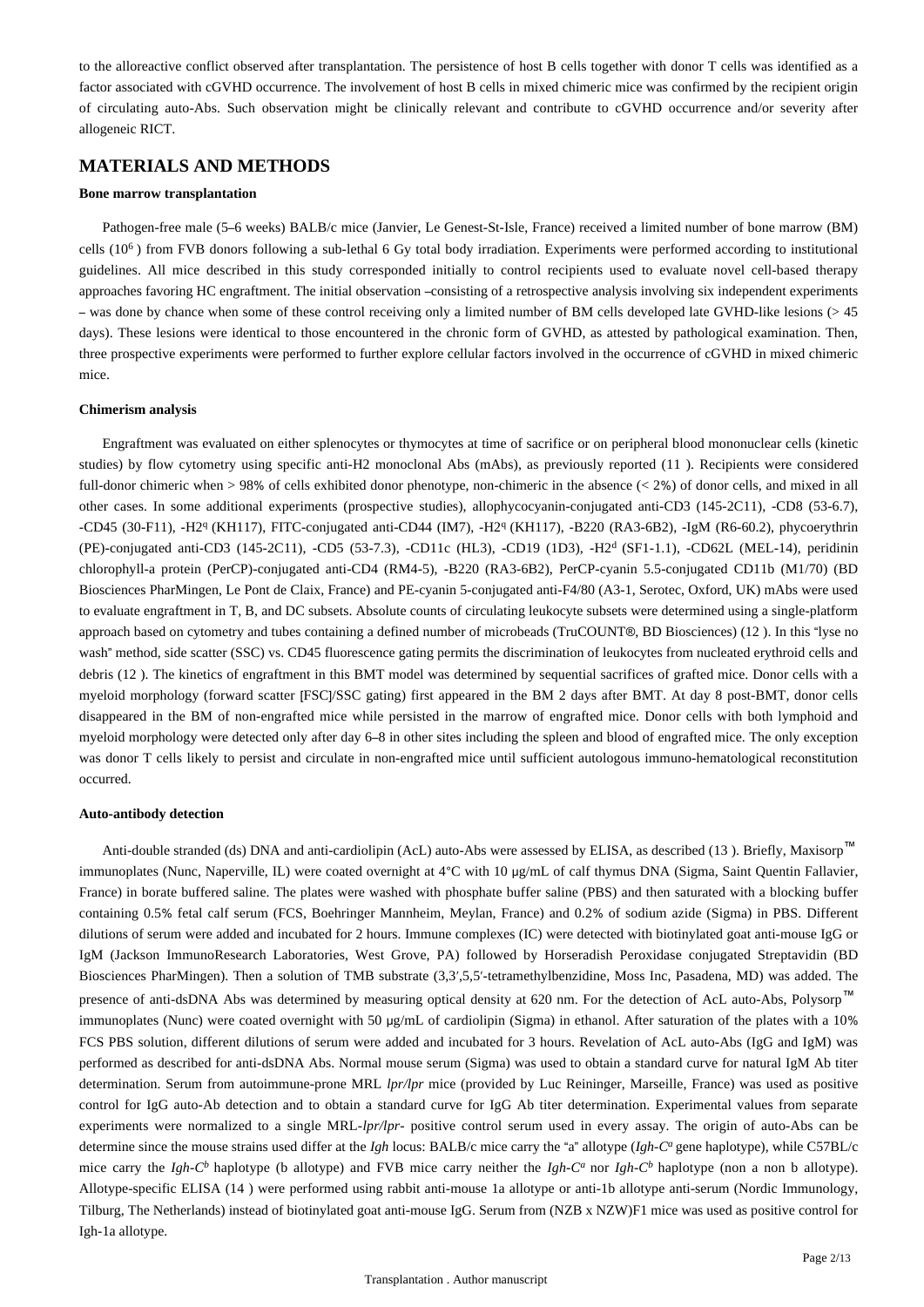#### **Total IgG and IgM antibody determination**

Commercial ELISA kits (Bethyl Laboratories, Montgomery, TX) were used according to the manufacturer' recommendations.

#### **ELISA for IL-13 and IFN-**γ **detection**

Commercial ELISA kits for mouse IL-13 and IFN-γ (R&D Systems, Minneapolis, MN) were used according to the manufacturer' recommendations. Fifty-three serums were analyzed for IL-13 and IFN-γ and IL-13/IFN-γ ratio was calculated to appreciate type 1/type 2 polarization.

#### **Pathological examination and immunohistochemical staining**

All grafted mice involved in this study were prospectively followed for the development of clinical signs of GVHD according to the scoring system initially proposed by Ferrara's group (15 ). All mice developing clinical signs of GVHD and in particular abnormality in fur texture (severe ruffling) or in skin integrity (areas of denuded skin) were sacrificed and pathological examination of the skin, kidney, liver and gastro-intestinal tract was performed. Healthy mice grafted the same day as mice developing GVHD-like lesions were randomly selected and analyzed for chimerism and by a pathologist blinded to the nature of the mice being examined. Lesions were assessed on paraffin-embedded tissues including skin, kidney, salivary gland, stomach and liver. Sections (5 μm) were stained with either hematoxylin eosin saffron (HES), periodic acid Schiff (PAS) or Masson's trichrome (MT) reagents. Immune complex deposition was detected on OCT-embedded snap-frozen kidney section after staining with either FITC-conjugated goat anti-mouse IgG, IgA, Kappa or Lambda light chain Abs (Interchim, Montluçon, France) and UV fluorescence microscopy examination.

#### **Statistical analysis**

Statistical analysis was performed using SigmaStat 2.0 software (SPSS Inc., Jandel Scientific, Erkrath, Germany). Mann-Whitney Rank Sum, Student *t* or Fisher's exact tests as well as Pearson product moment correlation test were used as indicated. *P* -Values <.05 were considered as significant.

## **RESULTS**

## **Mixed chimeric recipients exhibit higher levels of circulating IgG auto-antibodies after allogeneic BMT than full-donor- or non-chimeric mice**

In experimental conditions designed to limit donor engraftment, 284 BM recipients from 9 independent experiments were analyzed for splenic engraftment 7–9 week post-BMT. Among these mice, 58.4% (166/284) had rejected their graft, whereas 9.9% (28/284) presented full-donor engraftment and 31.7% (90/284) were mixed chimeric mice with 5% to 98% of donor-derived cells. In most cases, engraftment level was found similar in the lymphoid and myeloid populations identified on their FSC/SSC profile (data not shown). Circulating anti-dsDNA and AcL IgG auto-Ab titers were determined since they were frequently encountered in murine cGVHD (16 ). At the beginning of the study, both AcL and anti-dsDNA Ig auto-Ab titers were measured at the time of chimerism analysis. Since we observed a good correlation between circulating anti-dsDNA and AcL IgG auto-Ab titers (*P* =.0065, n=210; Pearson Product Moment Correlation, Figure 1A ), either AcL or anti-dsDNA Ig auto-Ab titers were then determined in recipients. Higher levels of circulating IgG auto-Abs were found in mixed chimeric mice (anti-dsDNA auto-Abs: 192 U/mL [1-1716] (median [range]), n=52 AcL auto-Abs: 834 U/mL [17-7466 ], n=70) than in non-chimeric (anti-dsDNA Abs: 75 U/mL [2-825], n=108, *P* <.01; AcL Auto-Abs: 111 U/mL [10-4398], n=117, *P* <.01) or full-donor chimeric mice (anti-dsDNA Abs: 73 U/mL [2-266], n=19, *P* <.01; AcL auto-Abs: 164 U/mL [3-831], n=24, *P* <.01, Mann-Whitney Rank Sum Test). No statistical difference was observed between auto-Ab levels found in full-donor- or in non-chimeric mice (*P* = 91 for anti-dsDNA and *P* = 57 for AcL auto-Abs, Mann-Whitney Rank Sum Test). The high median auto-Ab levels observed in mixed chimeric mice resulted from the presence of high levels (> to the mean + 2 SD of Ab levels in naive mice) of auto-immune IgGs in nearly half of the mixed chimeric recipients (19/52 for anti-DNA and 31/70 for AcL auto-Abs) (Figure 1B ). Such high levels of auto-Ab IgG were seldom found in full-donor- (anti-DNA Abs: 0/19; AcL Abs: 5/24) or non-chimeric mice (anti-DNA Abs: 8/108; AcL Abs:  $9/117$ ) ( $P < 01$  between mixed chimeric mice and other groups, except for AcL auto-Abs between mixed- and full-donor chimeric mice where  $P = 0.07$ ; Mann-Whitney Rank Sum Test, Figure 1B ).

#### **Self-immunization is preferentially observed in mixed chimeric recipients**

An isotype switch from natural IgM auto-Abs –that react weakly with self-antigens (Ags)– to high affinity pathogenic IgG is observed during self-Ag immunization (17 , 18 ). Kinetics of IgM and IgG auto-Ab production after BMT were analyzed in 8 randomly selected mice from each group (non-chimeric, full-donor and mixed chimeric mice). In a majority of mice (20/24), low levels of both anti-dsDNA and AcL IgGs (< 151 U/mL) were detected, as observed in age-matched naive mice (Figure 1C ). In these mice, natural IgM auto-Ab serum concentration reached the levels found in age-matched naive mice 2–4 week post-BMT, therefore suggesting the absence of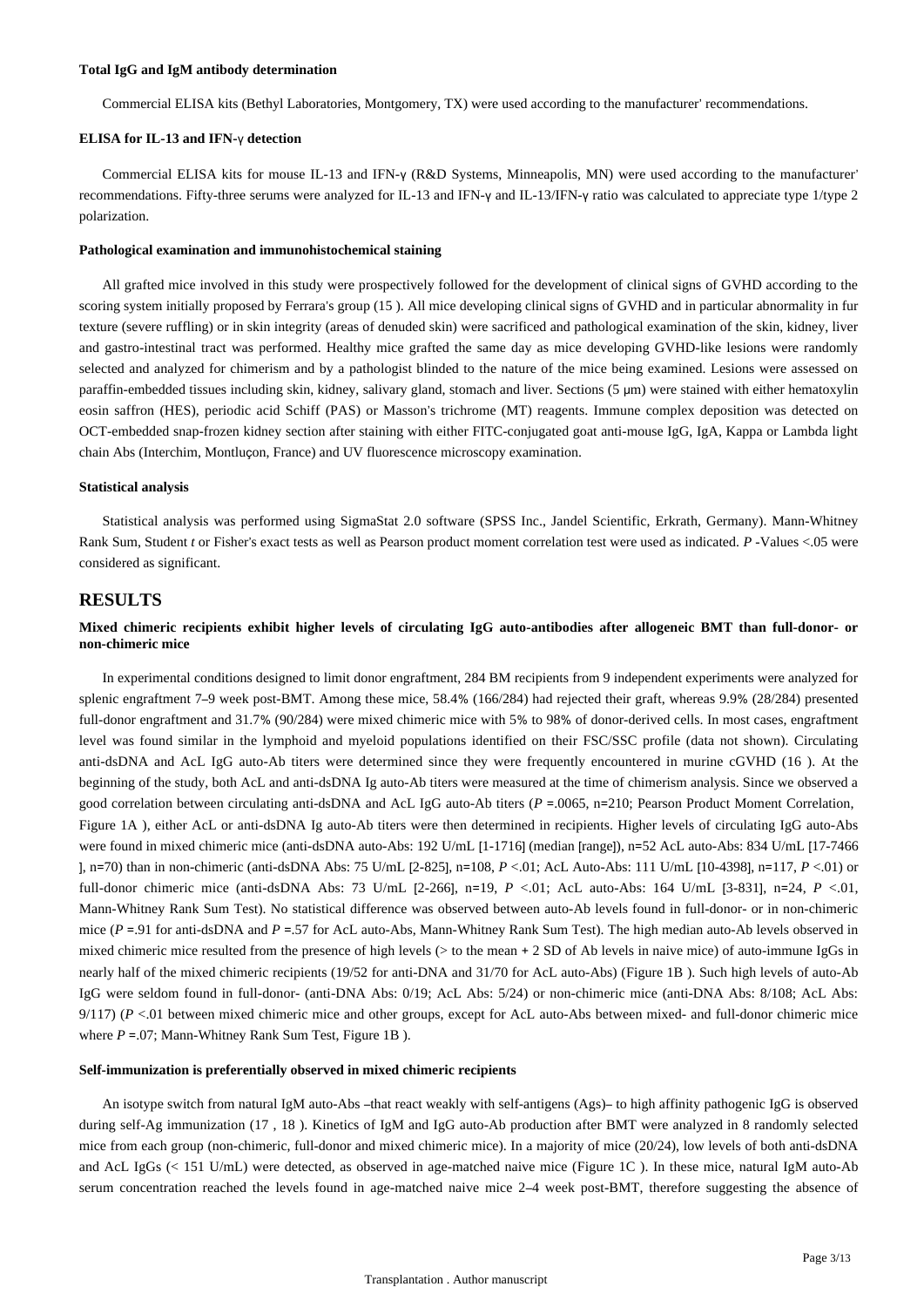immunization (Figure 1C ). In contrast, a decrease of both anti-dsDNA and AcL auto-Ab IgM levels simultaneously to an increase of auto-Ab IgG levels was observed in 4 mixed chimeric mice out of 8 analyzed (Figure 1C ). This suggested a self-immunization in these 4 mixed chimeric mice.

#### **Mixed chimeric recipients exhibit higher levels of total circulating IgGs than full-donor- or non-chimeric mice**

Total IgG Ab titers were measured 7–9 weeks post-BMT in the 3 different groups of recipients. Significant higher levels of total IgGs were detected in mixed chimeric mice (0.59 μg/L [0.21–0.77] (median [range]), n=10) than in non-chimeric (0. 30 μg/L [0.09–0.72]), n=6, *P* <.05, Student *t* test) or full-donor chimeric mice (0.23 μg/L [0.07–1.05]), n=10, *P* <.05, Student *t* test) (Figure 2A ). No difference was observed between non- and full-donor chimeric recipients (*P* =.4, Mann-Whitney Rank Sum Test). Only mixed chimeric mice exhibited significant higher levels of total IgGs than naive BALB/c mice (0.11 μg/L [0.07–0.12], n=6, *P* <.01, Student *t* test). Altogether, increase of circulating auto-IgG observed in mixed chimeric mice is associated with an increase of total IgGs, suggesting a polyclonal activation related to the alloreactive conflict. This hypothesis is supported by the correlation existing between the levels of total IgGs and anti-DNA IgG Abs (Correlation coefficient =0.566, *P* <.01, n=26; Pearson Product Moment Correlation, Figure 2B ).

## **Chronic-GVHD-like lesions are preferentially observed in mixed chimeric mice and correlate with high levels of circulating auto-Abs**

Since auto-immunization may or may not result in autoimmune-like pathology (19 ), recipients of each group (non-chimeric, full-donor and mixed chimeric mice) were sacrificed 7–9 months post-BMT and examined for pathology. Chronic GVHD-like lesions ( Figure 3A-B ) were exclusively found in 13 out of 21 mixed chimeric recipients tested, whereas no lesions were observed in 13 full-donor-(*P* <.01; Mann-Whitney Rank Sum Test) or 37 non-chimeric mice (*P* <.01, Mann-Whitney Rank Sum Test). Furthermore higher levels of IgG auto-Abs (anti-dsDNA Abs: 25-1599 U/mL, median: 931; AcL Abs: 136-4078 U/mL, median: 779) were found in these 13 mixed chimeric recipients developing cGVHD-like lesions when compared to healthy mixed chimeric mice (*P* <.01 for anti-dsDNA). This strongly suggests a correlation between mixed chimeric state, high levels of IgG auto-Abs and cGVHD-like lesion occurrence.

#### **Chronic GVHD-like lesions are preferentially found in mixed chimeric recipients demonstrating a divergent T and B chimerism with mostly donor T cells and host B cells**

To further explore cellular factors explaining the occurrence of cGVHD in mixed chimeric mice, we also analyzed the presence of donor-derived cells in the thymus. Donor-derived cells in T lymphoid lineage were comparable in mixed chimeric mice developing or not developing cGVHD-like lesions (Table 1 ). Reciprocal graft-host tolerance is linked to co-existence of thymic host and donor CD11c+ DC participating to the negative selection (5 , 20 ). However, engraftment in thymic DC was similar whatever the considered mixed chimeric mice (Table 2 ). Because patients with cGVHD exhibited significantly higher plasmacytoid DC (pDC) numbers (21 ), DC origin and subsets (myeloid vs. pDC) were also analyzed in the spleen of these mice. Based on B220 expression, myeloid DC (CD11c+B220−) can be distinguished from pDC (CD11c+B220+) (22, 23). The repartition of splenic DC subsets or origin was also not different in mice developing cGVHD-like lesions or not (Table 2 ).

Host B-cell stimulation induced by alloreactive donor T cells is believed to induce and maintain cGVHD in a murine model involving parental T cell transfer (without BM) into unirradiated F1 mice (16 ). We therefore determined B-cell chimerism in the peripheral blood and compared it to T-cell chimerism, 9 weeks post-BMT. Among 134 recipients from 4 independent experiments, 36 were mixed chimeric mice (Table 1 ). Whereas similar B- and T-cell engraftment (in a given mouse) was found in 20 healthy mixed chimeric mice, the 16 recipients developing cGVHD exhibited a divergent B- and T-cell chimerism with mostly host B cells (17.5% [0–76] of donor CD19+ B cells) and donor T cells (79% [42–100] of donor CD3+ T cells, Table 1 ). This dissociated state of lymphoid chimerism was never observed in full-donor chimeric mice since all the cells were from donor origin (Figure 4 and Table 1 ). Chimerism analysis in mixed chimeric mice was extended to T cell subsets. Comparable levels of donor chimerism were found in splenic CD4+ T cells and in CD8+ T cells from healthy mixed chimeric mice and mixed chimeric mice developing cGvHD-like lesions (Table 1 ). However, CD4/CD8 imbalance was detected in mice developing such lesions while healthy recipients exhibited a CD4/CD8 ratio higher than 1 (P<.05, Table 1 ).

Type 1 (IFN-γ) and 2 (IL-13) cytokine profiles were also determined in 53 grafted mice (11 healthy mixed chimeric mice, 10 mixed chimeric mice developing cGVHD-like lesions, 23 non chimeric and 9 full donor chimeric mice). No significant differences were observed between the IL-13/IFN-γ ratio of healthy mixed chimeric mice (median 16.4; range: 1.7–368.5, *n* =11) and that of mixed chimeric mice developing cGVHD-like lesions (median 12.7; range: 1.2–60, *n* =10). Among these 53 mice tested, only one (a full donor chimeric mouse) exhibited an IL-13/IFN-γ ratio lower than 1. Other grafted mice exhibited an elevated IL-13/IFN-gamma ratio. To confirm the origin of pathogenic auto-Abs presented in mixed chimeric recipients, allotype-specific ELISA were performed where auto-IgG were revealed by allotype-specific anti-serum instead of non-specific goat anti-mouse IgGs. More than 85% of anti-dsDNA auto-Abs were from host BALB/c origin (median: 89.1% [range: 48–98%] of anti-dsDNA auto-IgG detected with non-allotype specific anti-IgG Abs were detected with anti-1a allotype anti-serum; n=20). This demonstrates that persistence of host B cells is one potential factor involved in auto-Ab production.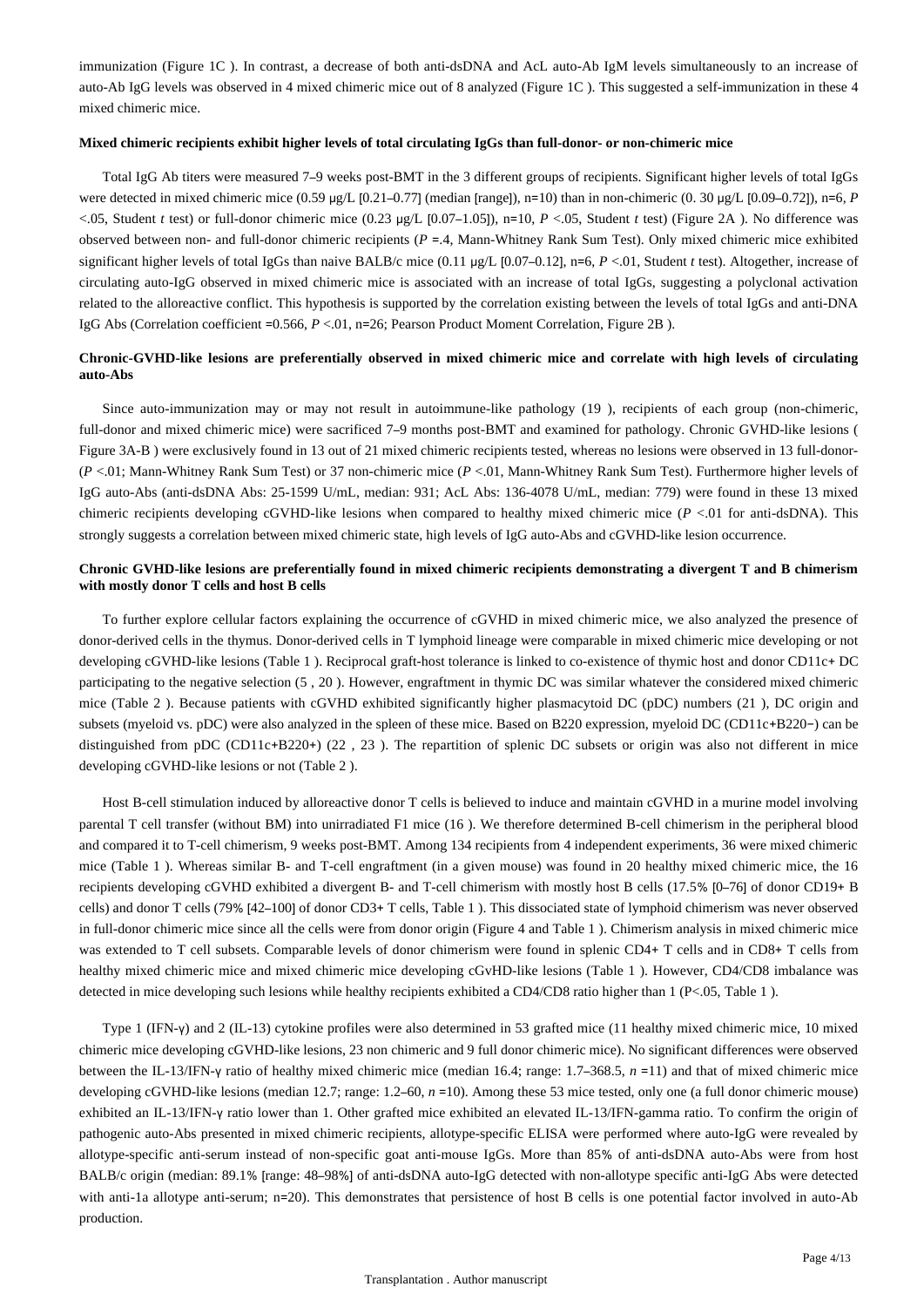## **DISCUSSION**

Several advantages have been reported to be associated with mixed chimerism state following RICT (5 –7 ). Among them, reciprocal graft-host tolerance appears prominent (5 , 6 , 24 , 25 ). Here, we show that about half of the mixed chimeric mice presented preferentially higher levels of host-derived pathogenic IgG auto-Abs than full-donor or non-chimeric mice and that such mice developed subsequently cGVHD-like lesions. Healthy mixed chimeric mice could be distinguished from those developing cGVHD-like lesions on the basis of Band T-cell chimerism. Indeed, mixed chimeric mice presenting cGVHD-like lesions exhibited a divergent B- and T-chimerism with mostly host B cells and donor T cells while healthy chimeric mice showed similar engraftment in B and T cell populations. In addition, mixed chimeric mice developing cGVHD-like lesions presented a CD4/CD8 imbalance. In this experimental model, we did not correlate the occurrence of such cGVHD-like lesions with a particular distribution of DC subset or origin. Altogether, these results show that mixed chimeric state is not always advantageous and suggest that such a state is not constantly associated with tolerance.

Chronic GVHD is an alloimmune disease associated with autoimmune features (26 ) and is closely related to systemic autoimmune disease in mice (16 ). As such, cGVHD may result from the occurrence of multiple factors (26 , 28 ). Whereas some differences exists (for an extensive review, see Ref.28 ), both human and mouse cGVHD share several features, including B-cell dysregulation (16 , 26 , 28 ), with a high prevalence of anti-nuclear auto-Abs (16, 29) as well as clinical manifestations of autoimmune diseases (16, 30), such as scleroderma. In addition, certain ongoing clinical forms of human cGVHD can be treated by B-cell depletion (31 –33) as also described in murine model (16 ) and in the treatment of some human autoimmune diseases (34 ). A well-described murine model of cGVHD consisting in administration of parental T cells to F1 mice showed that cGVHD occurrence resulting from auto-Ab mediated injury required host B cell activation and Th2 cytokine secretion (16 , 35 ). In contrast, activation of donor CD8+ CTL in the context of Th1 cytokine production eradicated self-reactive B cells rather leading to acute GVHD (16 , 35 , 36 ). In this model, in contrast to the clinical situation, acute or chronic GVHD occurs in the same delay after transplantation (depending on T cell polarization) and no BM was infused (16 , 35 , 36 ). Here, we used a different model in which fully major histocompatibility complex-mismatched BM containing approximately 2% T cells was administrated and cGVHD-like lesions appeared several months after allograft. We found a correlation between host B cell persistence, elevated levels of auto-Abs (mostly from host origin) and of total circulating IgG as well as cGVHD occurrence, since only mixed chimeric mice with dissociated donor T-cell and recipient B-cell chimerism develop cGVHD-like lesions. These observations fit well with the parental T cell transfer into F1 mice model (16, 35, 36). Increasing percentage of splenic activated CD4+ T cells and increased levels of total IgGs, in addition to IgG auto-Abs, strongly suggest a polyclonal activation of host B cells due to alloreactive conflict.

We could not correlate a cGVHD episode with a particular distribution of DC subset or origin. All mixed chimeric mice whatever their status (healthy or none) exhibited host as well as donor splenic myeloid and pDC (Table 2 ). This suggests that such cells do not influence cGVHD occurrence in our model. Nevertheless, autoreactive B cell activation may occur independently of DC in response to alloreactive donor T cell stimulation (16 ). Activated host B cells may be potent APC for indirect allorecognition (37 ). This may contribute to alloreactive donor T cell activation creating therefore an amplification loop.

There are some discrepancies with the studies reporting reciprocal host-graft tolerance in a murine model (24 , 25 ). There main differences between this (24, 25) and our model include: recipient strain (BALB/c mice –in our study –which are prone to autoimmune disease and present an intrinsic type 2 cytokine bias, see Ref.38 , 39 ), conditioning regimens (9.5 Gy lethal irradiation that ablate completely the host immune system (24 , 25 ) vs. 6 Gy sublethal irradiation that transiently deplete circulating immune cells in our model) and BM graft (co-administration of a mixture of  $2x10<sup>7</sup>$  donor and recipient BM cells (24, 25) vs. a restricted number of donor BM cells, 10<sup>6</sup>). In these different 2 models, one can imagine that host B cell populations were totally different after BMT. Host immature B cells derived from host BM (i.e., B-2 and B-1b cells, Ref.40 ) can be preferentially found in conditions associating lethal conditioning regimens and rich donor plus host BM graft. In contrast, host mature B –B-1a cells– or long-lived plasma cells that resist to γ-irradiation (i.e., RIC regimens) (41 , 42 ) are observed after partial donor engraftment. The persistence of non dividing long-lived plasma despite cyclophosphamide treatment is responsible from anti-dsDNA auto-Ab production in NZB/NZW lupus prone mice (43 ), demonstrating the role of these long-lived plasma cells in auto-Ab production. Preliminary results suggested an increased number of B-1a cells in mice developing cGVHD-like lesion occurrence: 10-fold more splenic B-1a cells were found in mixed chimeric mice developing cGVHD than healthy mixed chimeric, non-chimeric or full-donor chimeric mice. Together with the absence of donor B cells in such recipients developing cGVHD-like lesions, excess of B-1a cells suggests that insufficient donor B cell engraftment can be implicated in the development of such lesions. One may hypothesize that continuous activation of residual host mature B cells during the alloreactive conflict results in increased auto-Ab production leading to autoimmune disease.

The hypothesis of altered immune reconstitution in mixed chimeric mice presenting cGVHD-like lesions is also sustained by absolute count determination of circulating lymphocyte subsets. Mixed chimeric mice developing cGVHD exhibited severe lymphopenia 8 weeks post-BMT when compared with healthy mixed chimeric mice (52 [18–71] (median [range] vs. 447 [47–2686] CD19+ cells/μl; 65 [51–562]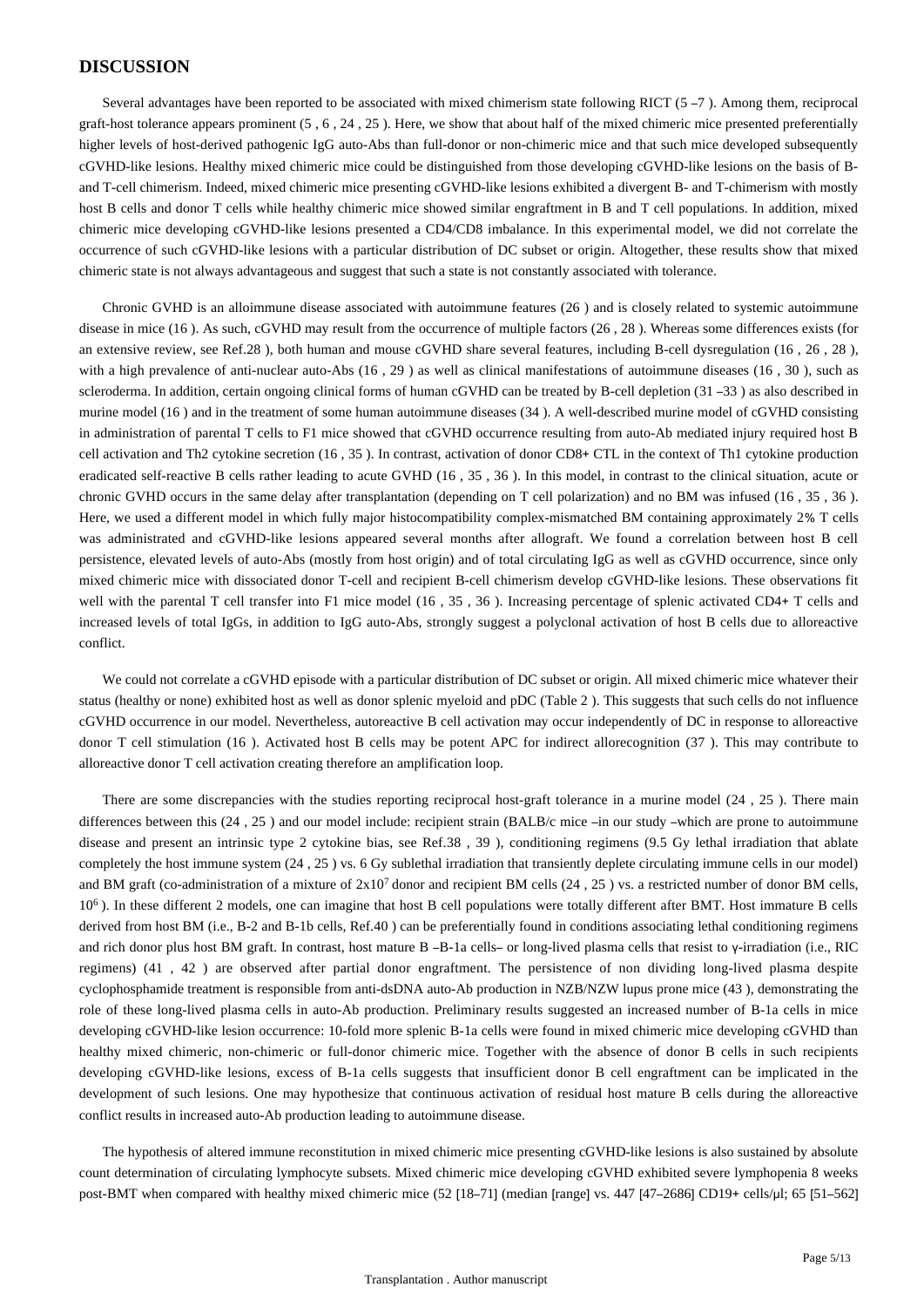vs. 837 [284–2638] CD3+ cells/μl, n=6 mice/group). In addition, these mice developing cGVHD showed evidence of a CD4/CD8 imbalance. However, it was difficult to ascertain whether such altered immune reconstitution was due to GVHD or was responsible for GVHD, as GVHD may lead to lymphopenia (16 ).

The relation between mixed chimerism, persistence of host B cells and cGVHD after RICT in humans is presently difficult to assess. Detailed clinical and chimerism data is scarce. In addition, several confounding factors such as the type of RIC regimen (i.e., with or without anti-lymphocyte globulin, affecting B cells or not), the presence or absence of acute GVHD or the use of donor lymphocyte infusions in the presence of mixed chimerism render data interpretation difficult. However, on the basis of a study involving 12 patients, full donor B-cell chimerism was delayed when compared to full donor T-cell chimerism (44 ). Moreover, although B cell chimerism was not directly addressed, cGVHD occurrence in 2 patients with persisting mixed lymphoid chimerism was reported (45 ). Although a study involving a myeloablative conditioning regimen failed to find an association between circulating auto-Abs and cGVHD (46 ), auto-Abs, including lupus anticoagulant and AcL Abs, have been described in patients developing cGVHD (47 , 48 ). Finally, a recent interesting clinical report shows that host-derived Abs persist much longer in the setting of RICT than after myeloablative allografts (49 ). These authors reported recently that this was due to the persistence of host plasma cells that resist to RIC regimen associating cyclophosphamide and fludarabine (50 ). In the 12 patients analyzed, host plasma cells detected in the bone marrow persisted whereas all T cells were from donor origin. Disappearance of recipient plasma cells was correlated with decrease of anti-donor Ab titers (50 ). Overall, our results suggest that mixed chimerism after RICT could be associated with recipient B cell persistence, increased auto-immunity and cGVHD. Such a novel association could be clinically highly relevant and could suggest that mixed chimerism is not always associated with bi-directional tolerance. In addition, B-cell chimerism monitoring may contribute to cGVHD prevention by anticipating appropriate immunosuppression.

## **Acknowledgements:**

We also thank Amandine Radlovic, Magali Leuvrey and Christelle Personeni for their excellent technical assistance, Patricia Leiby and Thierry Martin (Strasbourg, France) for helpful advice concerning anti-cardiolipin antibody detection, Luc Reininger (Marseille, France) for reagent and helpful discussion, Marcelo de Carvalho Bittencourt (Fort de France, France) for critical reading of the manuscript, Patrick Hervé, Estelle Seilles, Charles Pellegrinelli (Besançon, France) for their support and Jackie Kerveillant for her help in preparing this manuscript.

## **Footnotes:**

 $<sup>1</sup>$  This work was supported by grants from the Association pour la Recherche sur le Cancer (#4508), the Comité Départemental de la Ligue</sup> contre le Cancer du Jura - Comité de Besançon, the Conseil Régional de Franche-Comté and the Etablissement Francais du Sang (Appel d' offres 2004). SP and FK received financial support from the Association pour la Recherche sur le Cancer and from Inserm (poste CCA), respectively.

## **Abbreviations** Ab : antibody AcL : anti-cardiolipin Ag : antigen APC : Antigen-presenting cell BM : bone marrow BMT : bone marrow transplantation cGVHD : chronic graft-versus-host disease DC : dendritic cell ds : double stranded FCS : fetal calf serum FSC : forward scatter GVHD : graft-versus-host disease GvL : graft-versus-leukemia HC : hematopoietic cell HES : hematoxylin eosin saffron IC : immune complexes mAb : monoclonal antibody MT : Masson's trichrome OM : original magnification PAS : periodic acid Schiff PBS : phosphate buffer saline pDC : plasmacytoid dendritic cell PerCP : peridinin chlorophyll-a protein PE : phycoerythrin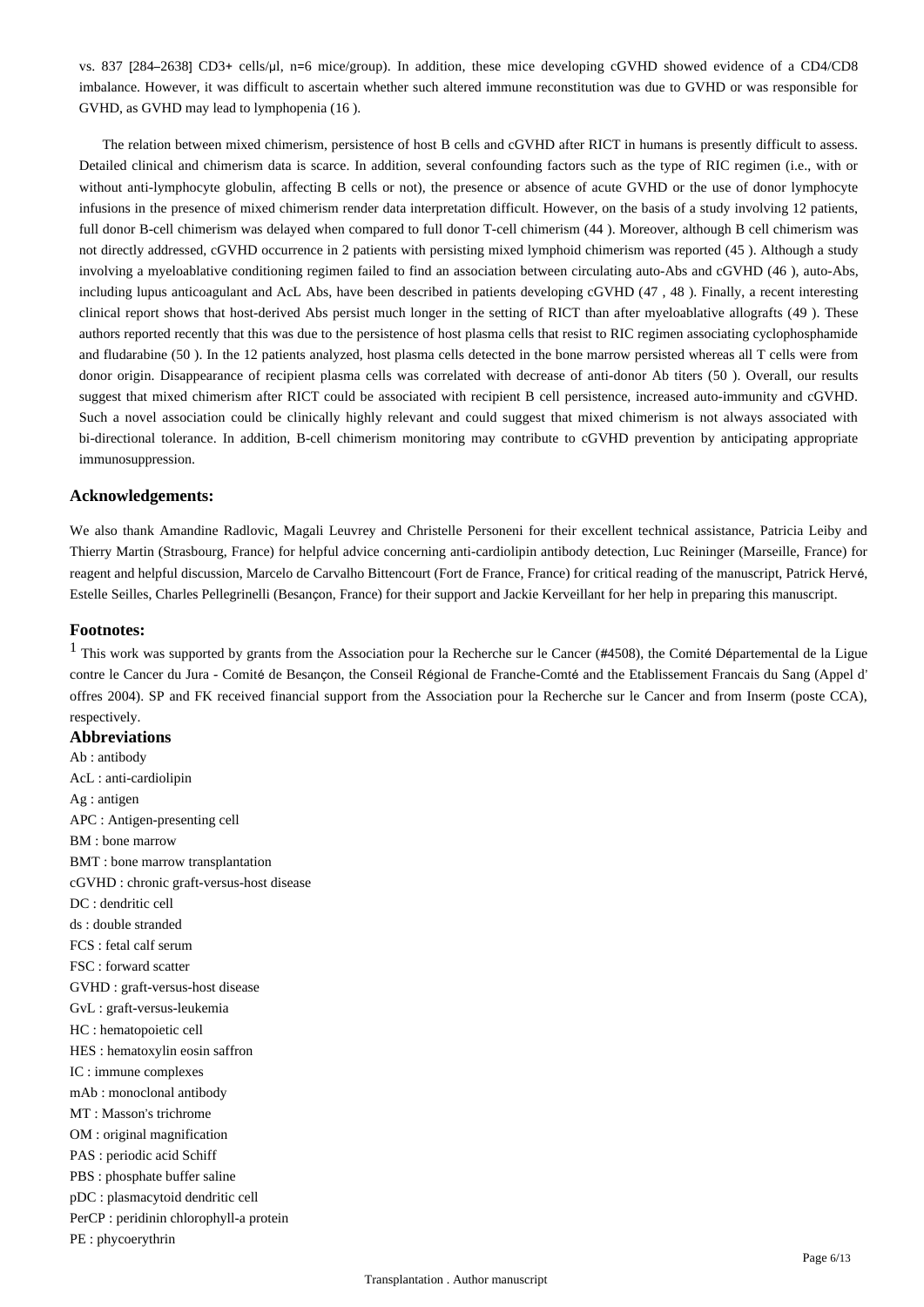RIC : reduced intensity conditioning

#### RICT : reduced intensity conditioning transplantation

SSC : side scatter

#### TMB : 3,3',5,5'-tetramethylbenzidine

#### **References:**

- 1 . McSweeney PA , Niederwieser D , Shizuru JA . Hematopoietic cell transplantation in older patients with hematologic malignancies: replacing high-dose cytotoxic therapy with graft-versus-tumor effects . Blood . 2001 ; 97 : 3390 -
- 2 . Khouri IF , Saliba RM , Giralt SA . Nonablative allogeneic hematopoietic transplantation as adoptive immunotherapy for indolent lymphoma: low incidence of toxicity, acute graft-versus-host disease, and treatment-related mortality . Blood . 2001 ; 98 : 3595 -
- <sup>•</sup> 3. Martino R, Caballero MD, Simon JA. Evidence for a graft-versus-leukemia effect after allogeneic peripheral blood stem cell transplantation with reduced-intensity conditioning in acute myelogenous leukemia and myelodysplastic syndromes . Blood . 2002 ; 100 : 2243 -
- 4 . Mielcarek M , Martin PJ , Leisenring W . Graft-versus-host disease after nonmyeloablative versus conventional hematopoietic stem cell transplantation . Blood . 2003 ; 102 : 756 -
- 5 . Sykes M . Mixed chimerism and transplant tolerance . Immunity . 2001 ; 14 : 417 -
- 6 . Ildstad ST , Sachs DH . Reconstitution with syngeneic plus allogeneic or xenogeneic bone marrow leads to specific acceptance of allografts or xenografts . Nature . 1984 ;  $307 : 168$
- 7 . Mapara MY , Kim YM , Wang SP , Bronson R , Sachs DH , Sykes M . Donor lymphocyte infusions mediate superior graft-versus-leukemia effects in mixed compared to fully allogeneic chimeras: a critical role for host antigen-presenting cells . Blood . 2002 ; 100 : 1903 -
- 8 . Fresnay S , Garnache-Ottou F , Plumas J , Seilles E , Tiberghien P , Saas P . Can tolerogenic dendritic cells help to modulate allo-immune responses in the setting of hematopoietic cell transplantation? . Transpl Immunol . 2003 ; 11 : 259 -
- 9 . Shlomchik WD , Couzens MS , Tang CB . Prevention of graft versus host disease by inactivation of host antigen-presenting cells . Science . 1999 ; 285 : 412 -
- 10 . Duffner UA , Maeda Y , Cooke KR . Host dendritic cells alone are sufficient to initiate acute graft-versus-host disease . J Immunol . 2004 ; 172 : 7393 -
- 11 . Bittencourt MC , Perruche S , Contassot E . Intravenous injection of apoptotic leukocytes enhances bone marrow engraftment across major histocompatibility barriers . Blood . 2001 ; 98 : 224 -
- 12 . Perruche S , Kleinclauss F , Lienard A , Robinet E , Tiberghien P , Saas P . A single-platform approach using flow cytometry and microbeads to evaluate immune reconstitution in mice after bone marrow transplantation . J Immunol Methods . 2004 ; 294 : 53 -
- 13 . Perruche S , Kleinclauss F , Angonin R . A single intravenous infusion of apoptotic cells, an alternative cell-based therapy approach facilitating hematopoietic cell engraftment, did not induce autoimmunity . J Hematother Stem Cell Res . 2003 ; 12 : 451 -
- 14 . Cohen PL , Maldonado MA . Editor: Coligan JEKA , Margulies DH , Shevach EM , Strober W , Coico R . Animals models for SLE . Current Protocols in Immunology . New York, NY John Wiley & Sons Inc ; 1998 ; 15.20.7 -
- 15 . Cooke KR , Kobzik L , Martin TR . An experimental model of idiopathic pneumonia syndrome after bone marrow transplantation: I. The roles of minor H antigens and endotoxin . Blood . 1996 ; 88 : 3230 -
- 16 . Hakim F , Fowler DH , Shearer GM , Gress RE . Editor: Coligan JEKA , Margulies DH , Shevach EM , Strober W , Coico R . Animal models of acute and chronic graft-versus-host disease . Current Protocols in Immunology . New York, NY John Wiley & Sons Inc ; 1998 ; 4.3.1 -
- 17 . Hahn BH . Antibodies to DNA . N Engl J Med . 1998 ; 338 : 1359 -
- 18 . Levine JS , Subang R , Koh JS , Rauch J . Induction of anti-phospholipid autoantibodies by beta2-glycoprotein I bound to apoptotic thymocytes . J Autoimmun . 1998 ; 11 : 413 -
- 19 . Parry SL , Hall FC , Olson J , Kamradt T , Sonderstrup G . Autoreactivity versus autoaggression: a different perspective on human autoantigens . Curr Opin Immunol .  $1998 : 10 : 663$
- 20 . Brocker T , Riedinger M , Karjalainen K . Targeted expression of major histocompatibility complex (MHC) class II molecules demonstrates that dendritic cells can induce negative but not positive selection of thymocytes in vivo . J Exp Med . 1997 ; 185 : 541 -
- 21 . Clark FJ , Freeman L , Dzionek A . Origin and subset distribution of peripheral blood dendritic cells in patients with chronic graft-versus-host disease . Transplantation . 2003 ; 75 : 221 -
- 22 . Ferrero I , Held W , Wilson A , Tacchini-Cottier F , Radtke F , MacDonald HR . Mouse CD11c(+) B220(+) Gr1(+) plasmacytoid dendritic cells develop independently of the T-cell lineage . Blood . 2002 ; 100 : 2852 -
- 23 . Martin P , Del Hoyo GM , Anjuere F . Characterization of a new subpopulation of mouse CD8alpha+ B220+ dendritic cells endowed with type 1 interferon production capacity and tolerogenic potential . Blood . 2002 ; 100 : 383 -
- 24 . Ildstad ST , Wren SM , Bluestone JA , Barbieri SA , Stephany D , Sachs DH . Effect of selective T cell depletion of host and/or donor bone marrow on lymphopoietic repopulation, tolerance, and graft-vs-host disease in mixed allogeneic chimeras (B10 + B10. D2----B10) . J Immunol . 1986 ; 136 : 28 -
- 25 . Sykes M , Eisenthal A , Sachs DH . Mechanism of protection from graft-vs-host disease in murine mixed allogeneic chimeras. I. Development of a null cell population suppressive of cell-mediated lympholysis responses and derived from the syngeneic bone marrow component . J Immunol . 1988 ; 140 : 2903 -
- $\bullet\,$  26 . Ferrara JL , Deeg HJ . Graft-versus-host disease . N Engl J Med . 1991 ; 324 : 667 -
- 27 . Kamradt T , Mitchison NA . Tolerance and autoimmunity . N Engl J Med . 2001 ; 344 : 655 -
- 28 . Lee SJ , Vogelsang G , Flowers ME . Chronic graft-versus-host disease . Biol Blood Marrow Transplant . 2003 ; 9 : 215 -
- 29 . Kier P , Penner E , Bakos S . Autoantibodies in chronic GVHD: high prevalence of antinucleolar antibodies . Bone Marrow Transplant . 1990 ; 6 : 93 -
- 30 . Sullivan KM , Agura E , Anasetti C . Chronic graft-versus-host disease and other late complications of bone marrow transplantation . Semin Hematol . 1991 ; 28 : 250 -
- 31 . Ratanatharathorn V , Ayash L , Reynolds C . Treatment of chronic graft-versus-host disease with anti-CD20 chimeric monoclonal antibody . Biol Blood Marrow Transplant . 2003 ; 9 : 505 -
- 32 . Shimoni A , Hardan I , Avigdor A . Rituximab reduces relapse risk after allogeneic and autologous stem cell transplantation in patients with high-risk aggressive non-Hodgkin's lymphoma . Br J Haematol . 2003 ; 122 : 457 -
- 33 . Canninga-van Dijk MR , van der Straaten HM , Fijnheer R , Sanders CJ , van den Tweel JG , Verdonck LF . Anti-CD20 monoclonal antibody treatment in 6 patients with therapy-refractory chronic graft-versus-host disease . Blood . 2004 ; 104 : 2603 -
- 34 . Martin F, Chan AC . Pathogenic roles of B cells in human autoimmunity; insights from the clinic . Immunity . 2004 ; 20 : 517 -
- 35 . Rus V , Svetic A , Nguyen P , Gause WC , Via CS . Kinetics of Th1 and Th2 cytokine production during the early course of acute and chronic murine graft-versus-host disease. Regulatory role of donor CD8+ T cells . J Immunol . 1995 ; 155 : 2396 -
- 36 . Shustov A , Luzina I , Nguyen P . Role of perforin in controlling B-cell hyperactivity and humoral autoimmunity . J Clin Invest . 2000 ; 106 : R39 -
- 37 . Schultz KR , Paquet J , Bader S , HayGlass KT . Requirement for B cells in T cell priming to minor histocompatibility antigens and development of graft-versus-host disease . Bone Marrow Transplant . 1995 ; 16 : 289 -
- 38 . Hequet O , Vocanson M , Saint-Mezard P , Kaiserlian D , Nicolas JF , Berard F . CD4+ T cells prevent skin autoimmunity during chronic autologous graft-versus-host-disease . Am J Transplant . 2004 ; 4 : 872 -
- 39 . Bix M , Wang ZE , Thiel B , Schork NJ , Locksley RM . Genetic regulation of commitment to interleukin 4 production by a CD4(+) T cell-intrinsic mechanism . J Exp Med . 1998 ; 188 : 2289 -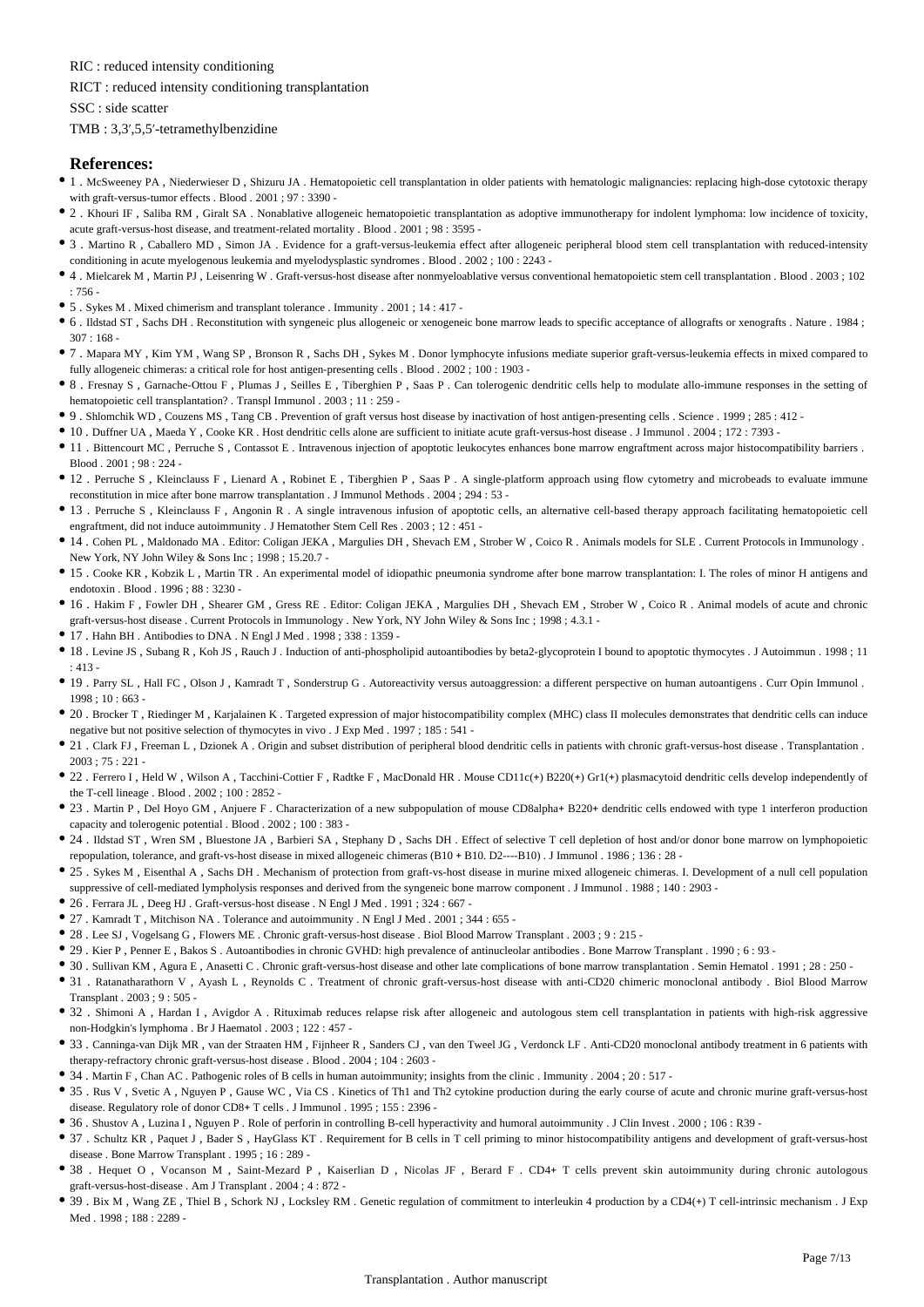- 40 . Kantor AB , Stall AM , Adams S , Herzenberg LA , Herzenberg LA . Differential development of progenitor activity for three B-cell lineages . Proc Natl Acad Sci U S A . 1992 ; 89 : 3320 -
- 41 . Hayakawa K , Asano M , Shinton SA . Positive selection of natural autoreactive B cells . Science . 1999 ; 285 : 113 -
- 42 . Manz RA , Arce S , Cassese G , Hauser AE , Hiepe F , Radbruch A . Humoral immunity and long-lived plasma cells . Curr Opin Immunol . 2002 ; 14 : 517 -
- 43 . Hoyer BF , Moser K , Hauser AE . Short-lived plasmablasts and long-lived plasma cells contribute to chronic humoral autoimmunity in NZB/W mice . J Exp Med . 2004 ; 199 : 1577 -
- 44 . Childs R , Clave E , Contentin N . Engraftment kinetics after nonmyeloablative allogeneic peripheral blood stem cell transplantation: full donor T-cell chimerism precedes alloimmune responses . Blood . 1999 ; 94 : 3234 -
- 45 . Peggs KS , Thomson K , Hart DP . Dose-escalated donor lymphocyte infusions following reduced intensity transplantation: toxicity, chimerism, and disease responses . Blood . 2004 ; 103 : 1548 -
- 46 . Rouquette-Gally AM , Boyeldieu D , Prost AC , Gluckman E . Autoimmunity after allogeneic bone marrow transplantation. A study of 53 long-term-surviving patients . Transplantation . 1988 ; 46 : 238 -
- 47 . Sanmarco M , Vialettes B , Maraninchi D , Bernard D . Autoantibody formation after bone marrow transplantation: a comparison between autologous and allogeneic grafts . Autoimmunity . 1991 ; 11 : 712 -
- 48 . Quaranta S , Shulman H , Ahmed A . Autoantibodies in human chronic graft-versus-host disease after hematopoietic cell transplantation . Clin Immunol . 1999 ; 91 : 106 -
- 49 . Bolan CD , Leitman SF , Griffith LM . Delayed donor red cell chimerism and pure red cell aplasia following major ABO-incompatible nonmyeloablative hematopoietic stem cell transplantation . Blood . 2001 ; 98 : 1687 -
- 50 . Griffith LM , McCoy JP Jr , Bolan CD . Persistence of recipient plasma cells and anti-donor isohaemagglutinins in patients with delayed donor erythropoiesis after major ABO incompatible non-myeloablative haematopoietic cell transplantation . Br J Haematol . 2005 ; 128 : 668 -

Auto-immunity is preferentially observed in mixed chimeric mice

(**A** ) A correlation between the levels of circulating anti-cardiolipin (AcL, x axis, Logarithmic representation) and anti-dsDNA (y axis, Logarithmic representation) IgG auto-Abs assessed by ELISA was found in recipient mice 9 weeks post-BMT. The solid line represents the calculated linear regression line of the observed data. Correlation coefficient =0.187, *P* <.01, n=210 recipient mice (Pearson Product Moment Correlation). (**B** ) Circulating anti-dsDNA (black symbols - left hand side panel) and AcL (open symbols - right hand side panel) IgG auto-Abs were significantly higher 9 weeks post-BMT in mixed chimeric mice (MCM, circles) than in non- (NCM, diamonds) or full-donor chimeric mice (FDCM, triangles). White bars: mean for each group; doted line: mean of all groups; gray area: serum auto-Ab titers in 10 age-matched naive mice; \*: *P* <.01 (Mann-Whitney Rank Sum Test). (**C** ) Kinetics of both IgG (open diamonds) and IgM (black diamonds) AcL auto-Abs demonstrated a self-immunization in 4 out of 8 tested MCM, as attested by a simultaneous decrease of natural IgM auto-Abs and an increase of pathogenic IgG auto-Abs. In contrast, low levels of pathogenic IgG auto-Abs and normal levels of natural IgM auto-Abs (as compared to age-matched naive mice, range of AcL IgM auto-Ab titers: 2210.8–4358.3 U/ml) were observed in NCM (n=8) and FDCM (n =8). Error bars: SEM.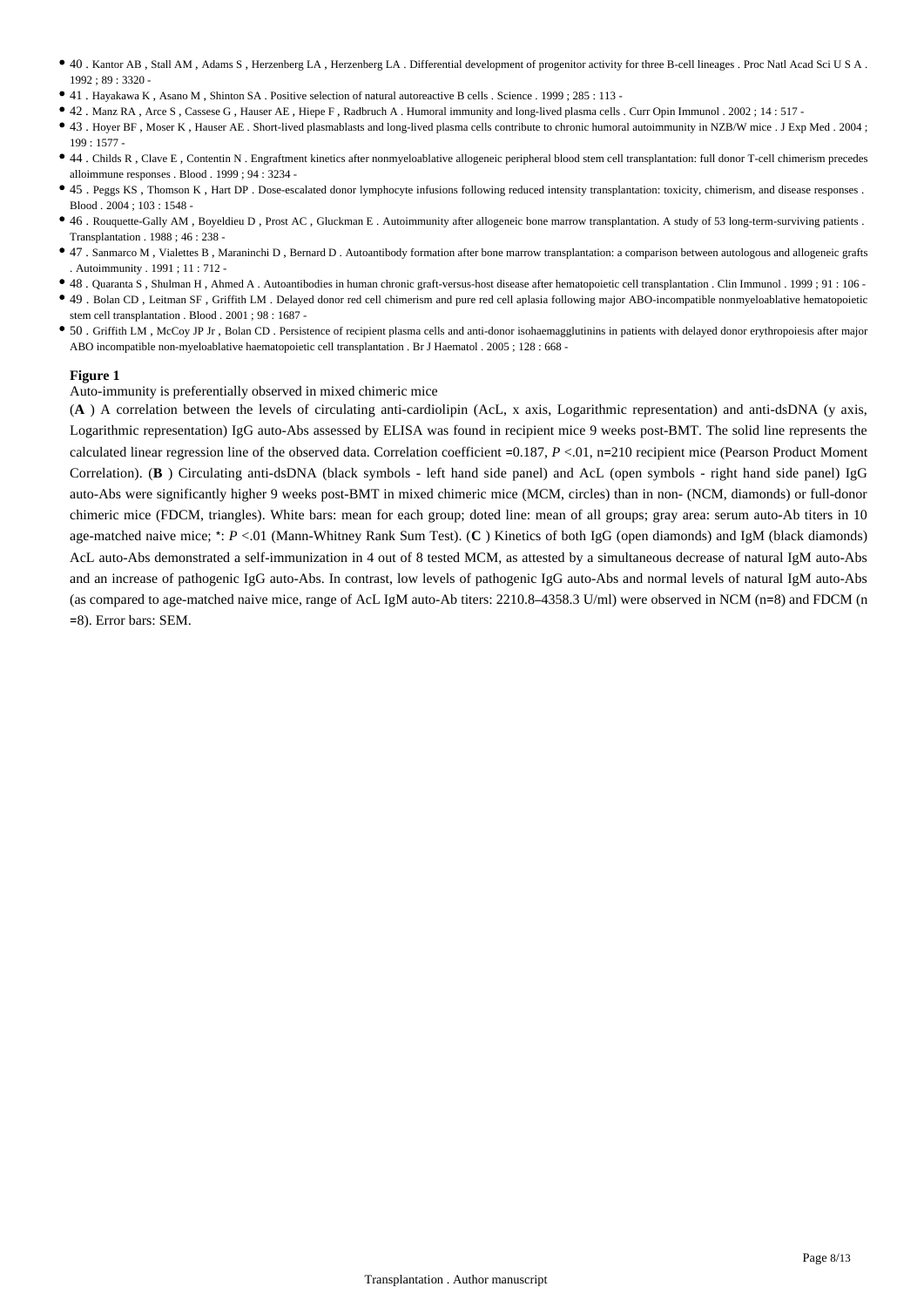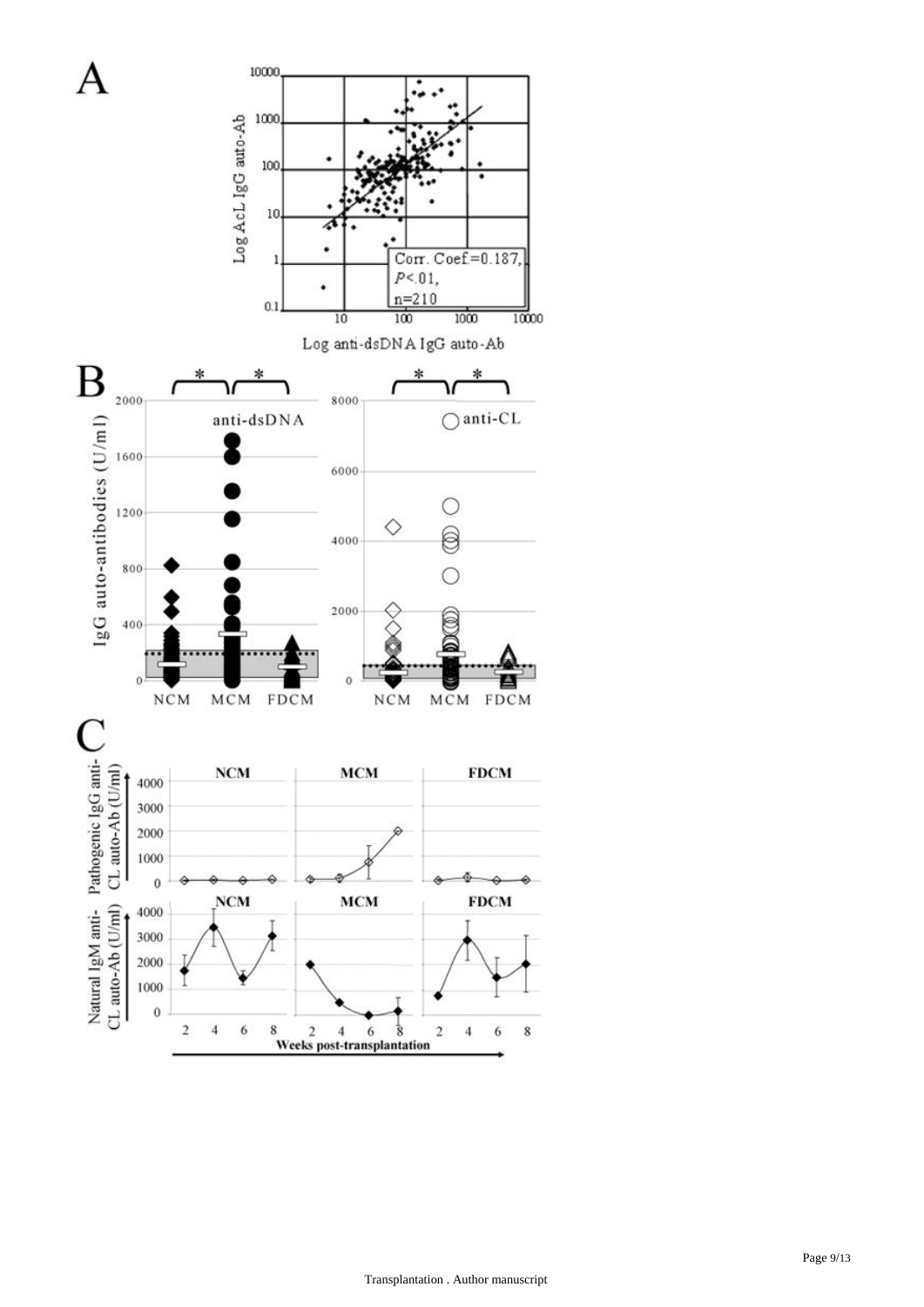Significant higher levels of circulating total IgGs correlated with higher levels of IgG auto-Abs are preferentially found in mixed chimeric mice

(**A** ) Circulating total IgGs (μg/l) 9 weeks post-BMT were significantly higher in mixed chimeric mice (MCM; n=10) than in non- (NCM; n= 6) or in full-donor chimeric mice (FDCM; n=10). White bars: median for each group; doted line: median of all groups; grey area: median + 2 SEM total IgGs found in 6 age-matched naive BALB/c mice; \*: *P* <.01 (Mann-Whitney Rank Sum Test for NCM vs FDCM, otherwise Student *t* test). (**B**) Correlation between the levels of circulating total IgGs (x axis,  $10^6$  µg/l) and anti-dsDNA (y axis, U/ml) IgG auto-Ab assessed by ELISA in recipient mice 9 weeks post-BMT. The solid line represents the calculated linear regression line of the observed data. Correlation coefficient =0.566,  $P < 01$ , n=26 recipient mice (Pearson Product Moment Correlation).

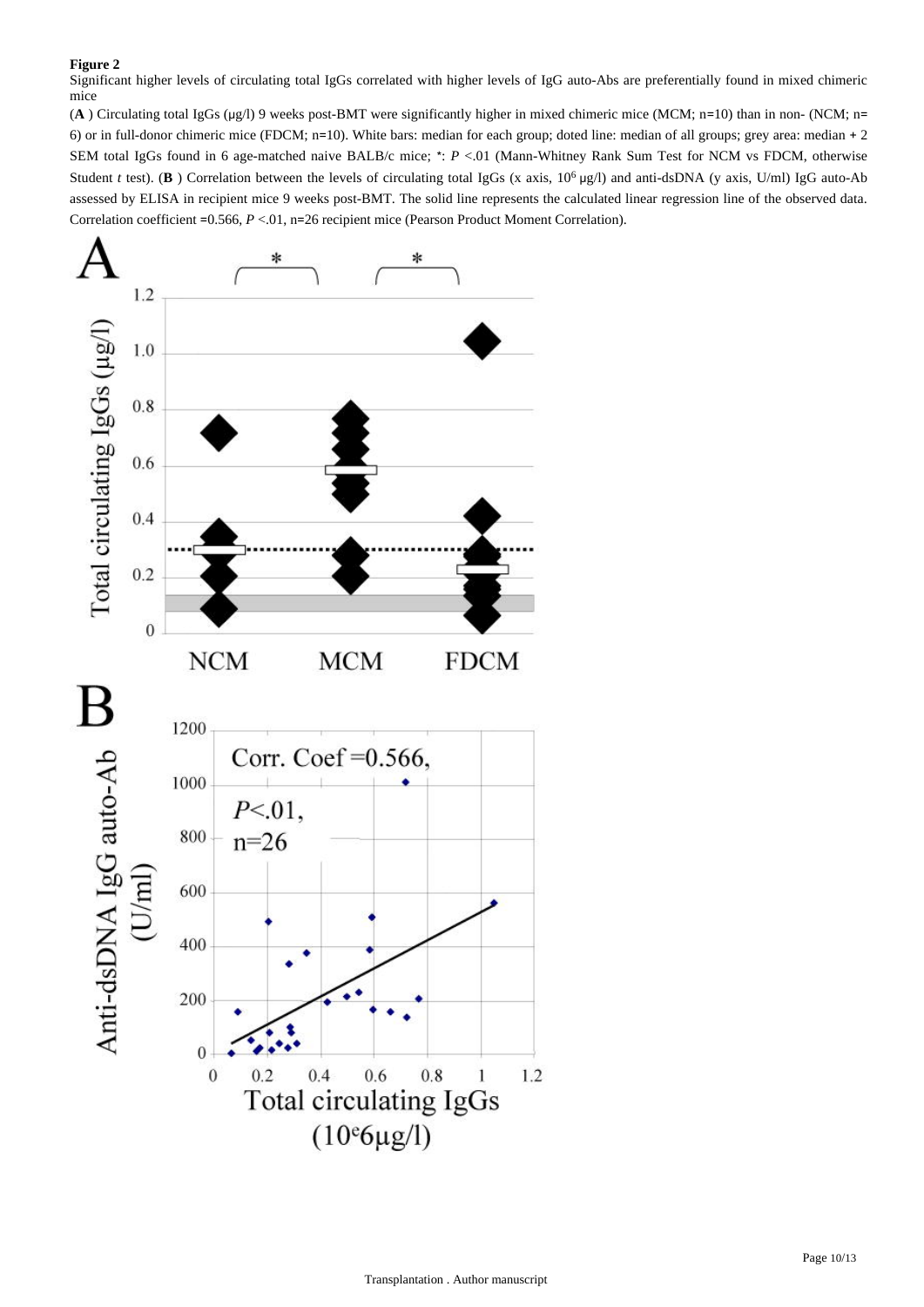Chronic GVHD-like lesions are detected in mixed chimeric recipient mice

(**A** ) Mixed chimeric mice (8/10) developed glomerulonephritis as attested by renal mononuclear cell infiltrate (noted cGVHD, periodic acid Schiff [PAS] staining, original magnification [OM] x80), a thickening of the glomerulus basal membrane due to IC deposition and a crescent formation due to epithelial cell proliferation (noted cGVHD, Masson's trichrome [MT] staining, OM x128). Glomerulus from a BM grafted mouse non-developing cGVHD stained with PAS and MT (noted Ctrl) was shown as control. Immune complex deposition is identified by UV fluorescent microscopy after labeling with either FITC-conjugated anti-kappa (right hand side immunofluorescence panel, OM x128) or anti-lambda Abs (left hand side immunofluorescence panel, OM x128). (**B** ) Sclerodermatous cGVHD-like lesions in a mixed chimeric mouse were attested by hair loss (upper panel) and skin structure alterations including fibrosis and mononuclear cell infiltrate (noted cGVHD, lower panel, HES staining, OM x80). Skin section from a healthy BM grafted mouse was shown as control (noted Ctrl, HES staining, OM x80).

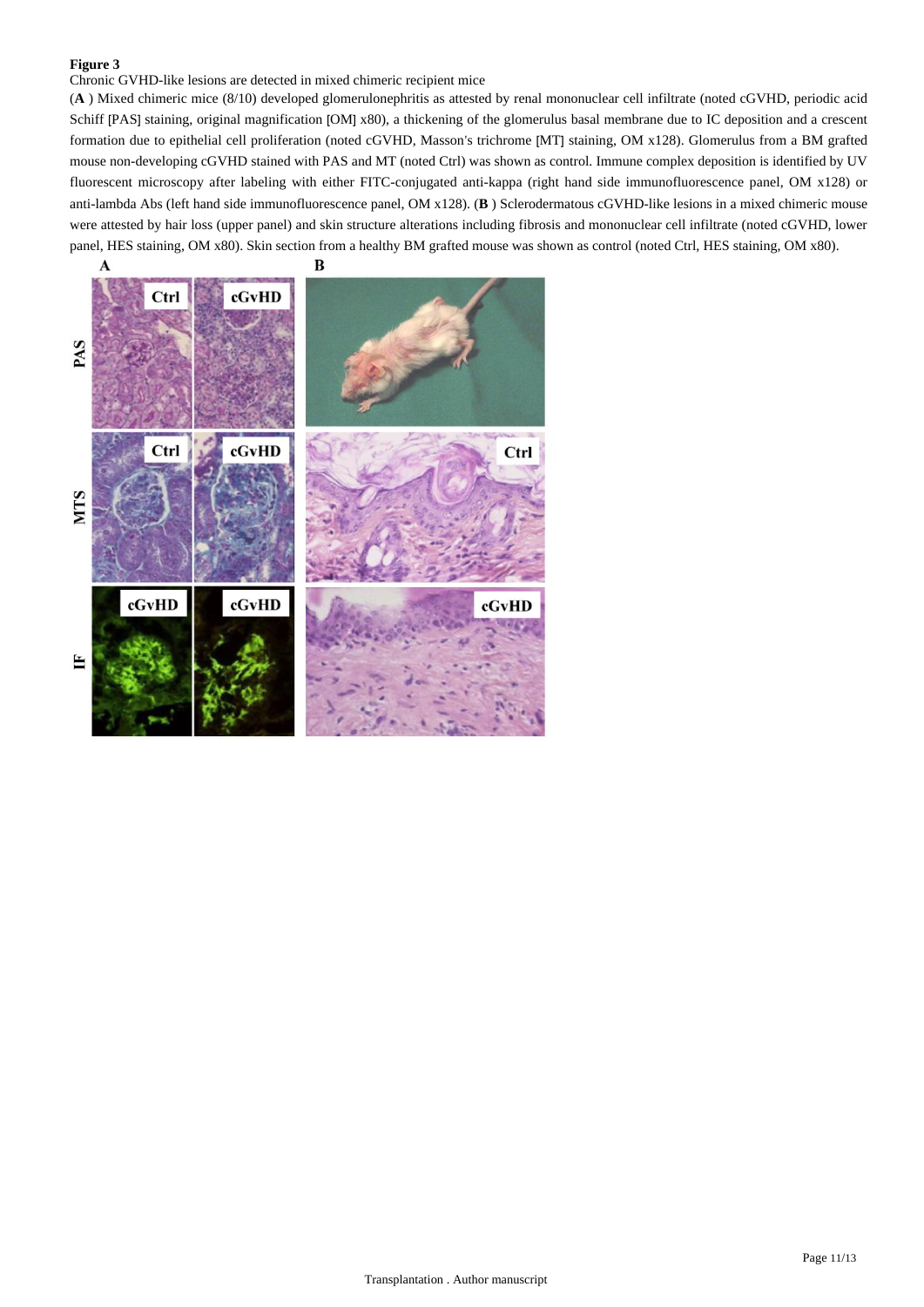Chronic GVHD is associated with the presence of host B cells and donor T cells

Recipient H-2<sup>d</sup> expression on CD3+ T cells (middle column panel) and CD19+ B cells (last column panel) was analyzed by flow cytometry on peripheral blood cells at time of sacrifice. Left hand side panels represented lymphoid chimerism obtained using an anti-recipient H-2 mAb versus SSC gating. A representative flow cytometry profile from a mixed chimeric mouse among 16 mice developing cGVHD (MCM#1) shows B cells from recipient origin and T cells from donor origin. A representative flow cytometry profile from a healthy mixed chimeric mouse out of 20 mice (MCM#2) shows similar proportions of T and B cells from both origins. Representative flow cytometry profiles for full-donor- (FDCM, n=34) and non-chimeric (NCM, n=64) mice are also shown.